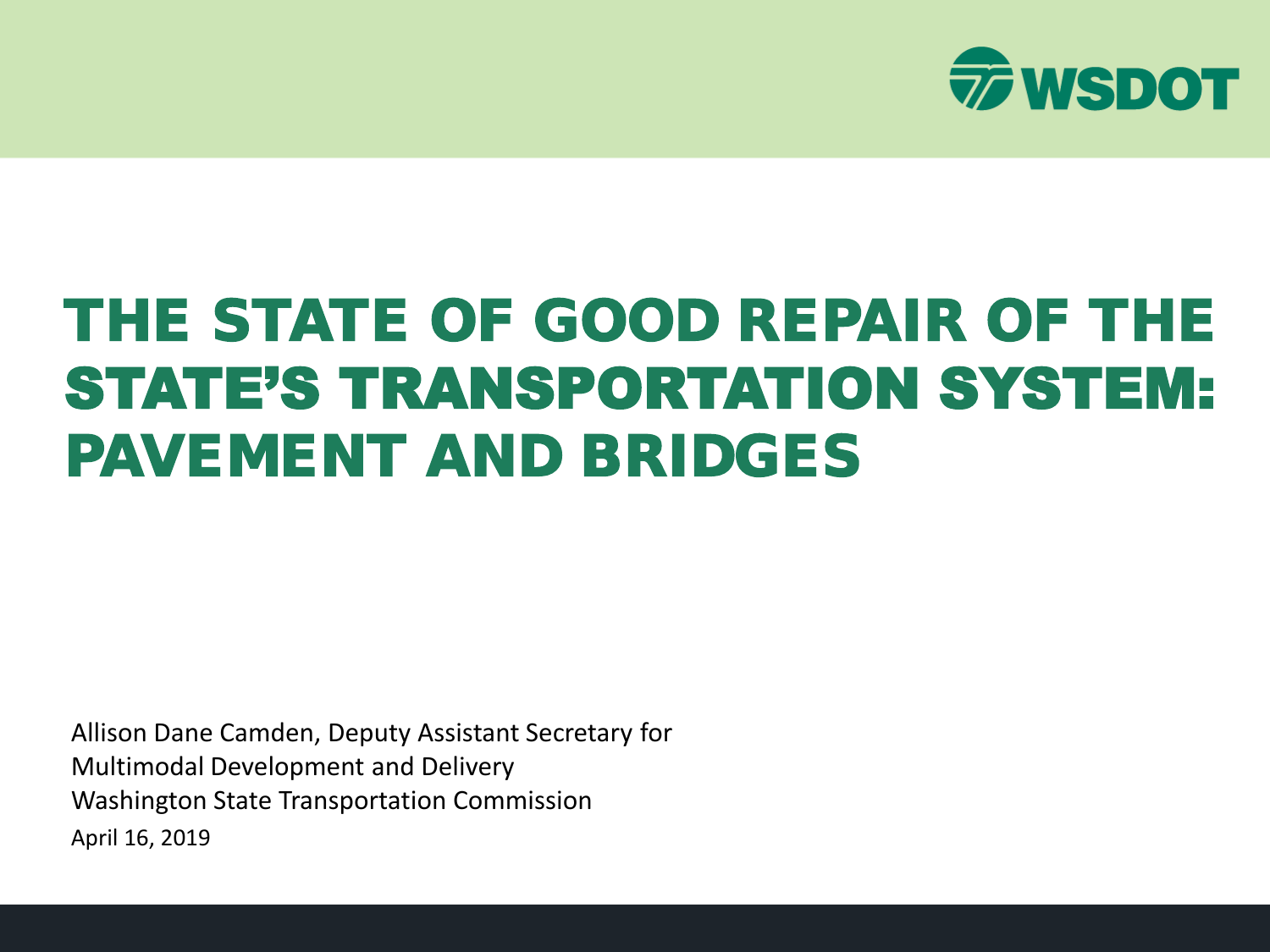#### **Outline**

- Overview of Washington's multimodal transportation system
- Asset Management at WSDOT
- Drivers of asset condition
- Pavement State of Good Repair Backlog
- Bridge Outlook
- Key Takeways

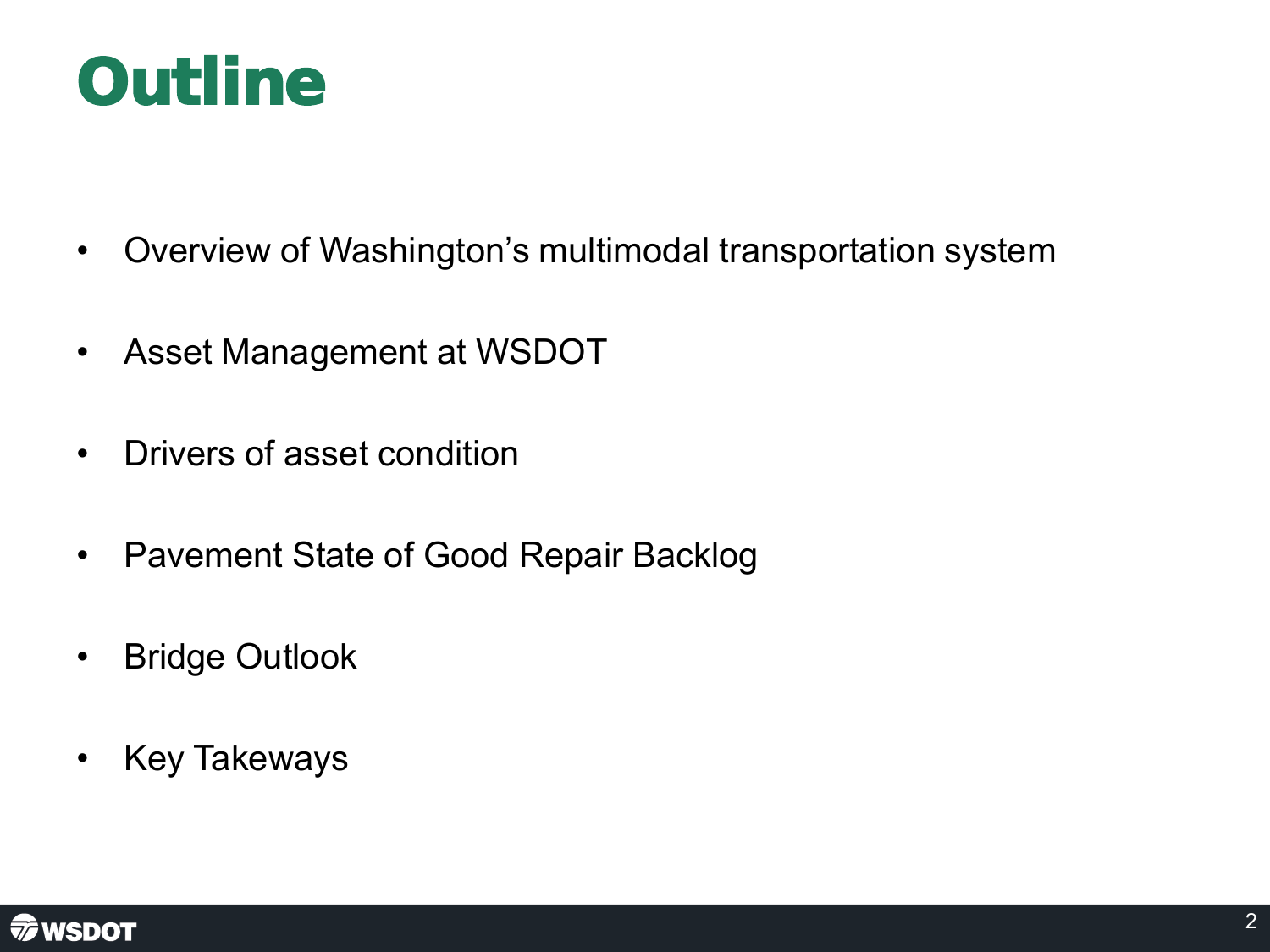# Overview of the state's connected, multimodal system

THE STATE'S TRANSPORTATION NETWORK IS A CONNECTED SYSTEM THAT MUST **SERVE MANY MODES AND USERS** 



18,712 **Highway lane miles** 307 **HOV** lane miles



16 **WSDOT-operated airports** 



3,322 state-owned bridges



23 **Ferries** 24.7 million passengers per year



32 **Transit systems** 

\*Most sidewalks/bike lanes are controlled by locals



 $125*$ miles dedicated bike lanes 400 miles of sidewalk within/adjacent to WSDOT right-of-way

333 miles Amtrak Cascades



800,000 annual passengers

298 miles WSDOT-owned shortline freight railroad

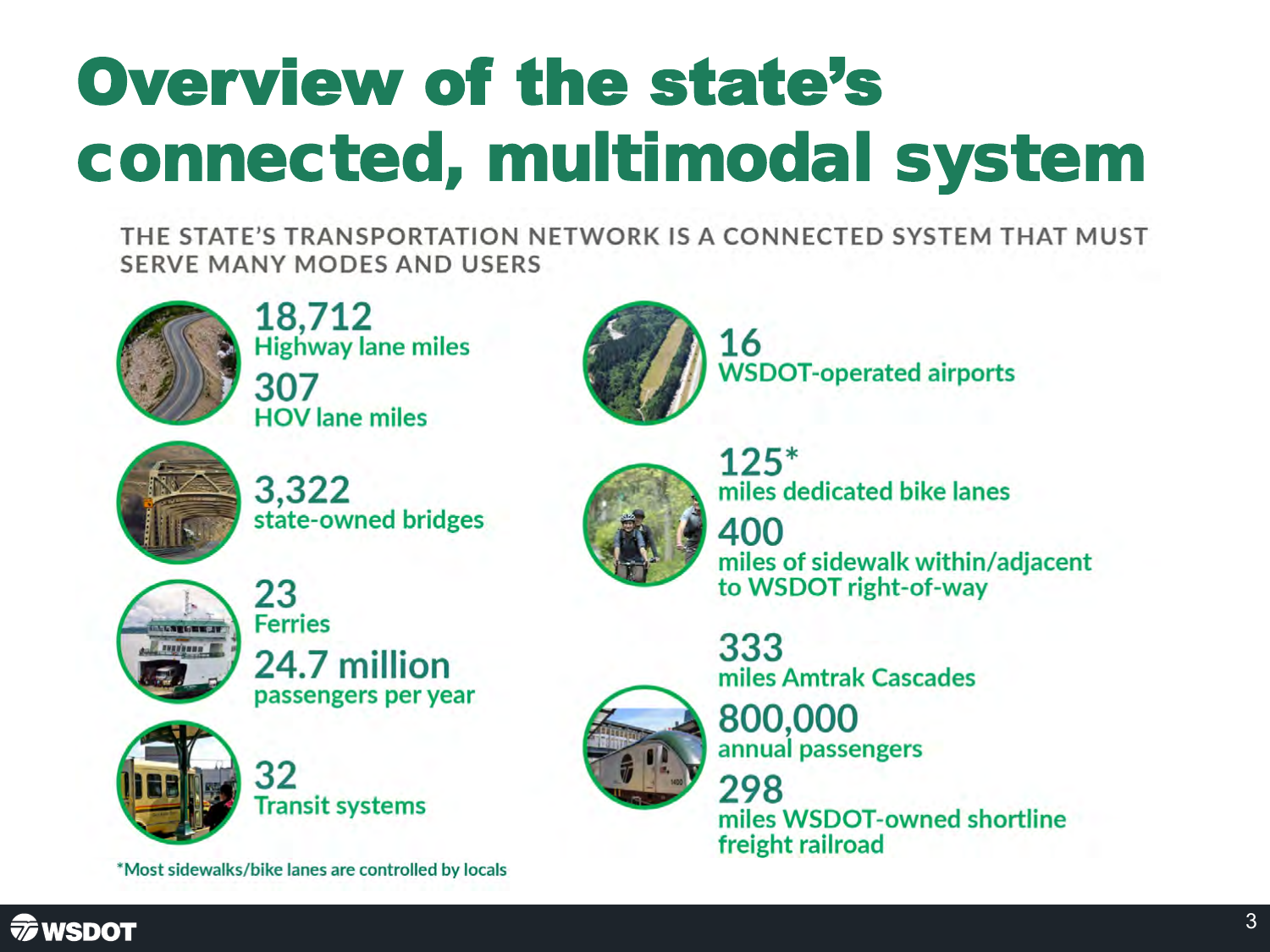## Where does the 49.4 ¢ state gas tax go?



\* Includes operations, maintenance, preservation and safety improvements.

\*\* Includes funding for projects specified in the 2003 Nickel, 2005 Transportation Partnership, and 2015 Connecting Washington acts, as well as funding to pay off bonds funded by pre-2003 fuel tax.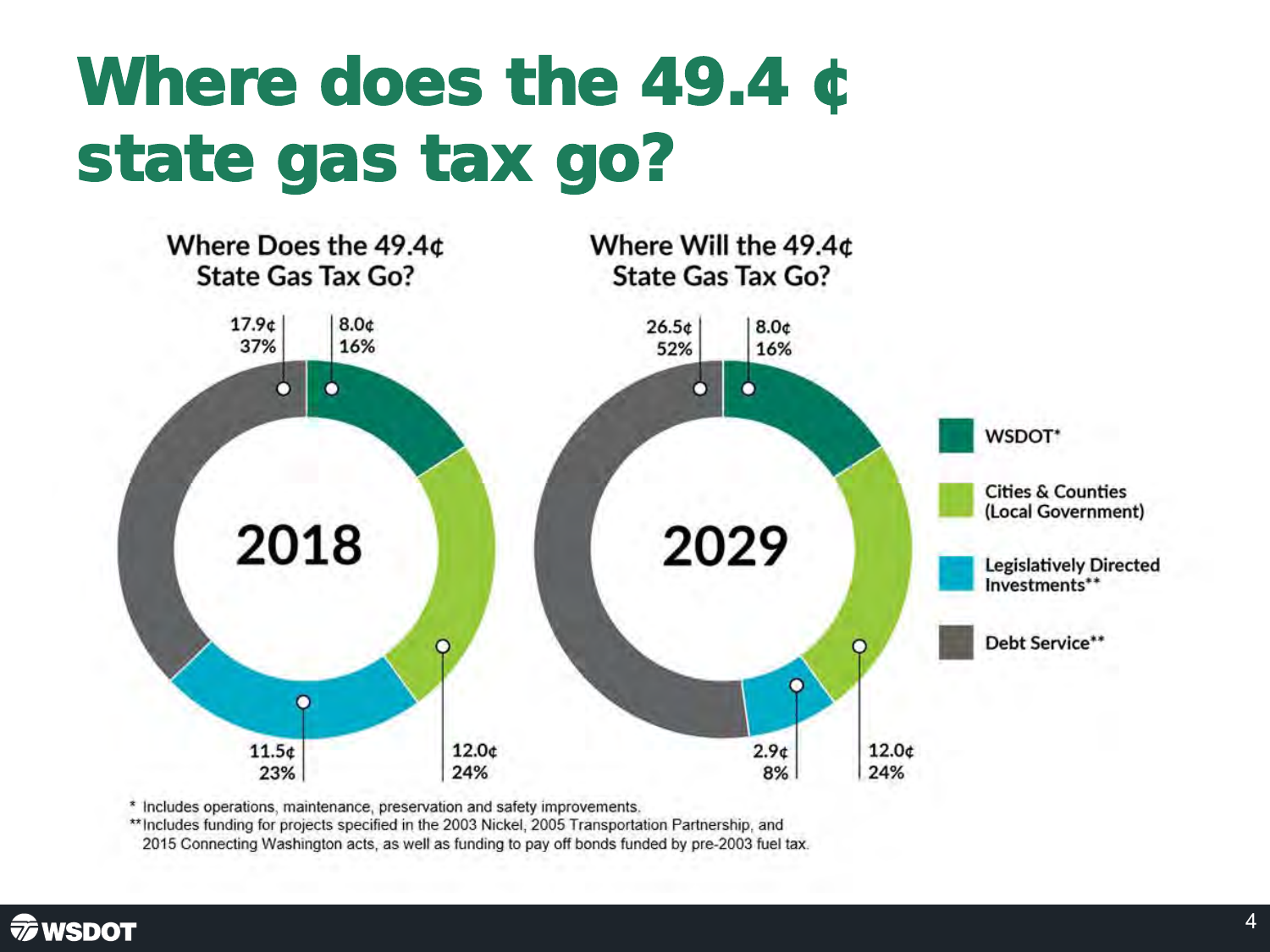#### Asset Management – All WSDOT

| (Millions of<br>dollars)                                         | <b>Replacement</b><br><b>Value</b> | 10-year<br><b>Average</b><br><b>Spending</b> | 10-year<br><b>Future</b><br><b>Annual Avg.</b><br><b>Spending</b> | 10-year<br><b>Annual</b><br><b>Additional</b><br><b>Needs</b> | 10-year<br><b>Budget, Plus</b><br><b>Needs</b><br><b>Annual Avg.</b> |
|------------------------------------------------------------------|------------------------------------|----------------------------------------------|-------------------------------------------------------------------|---------------------------------------------------------------|----------------------------------------------------------------------|
| <b>Highways</b>                                                  | \$109,390                          | \$330                                        | \$335                                                             | \$330                                                         | \$665                                                                |
| Multimodal<br>(i.e. Aviation, Public<br>Transportation,<br>Rail) | \$600                              | \$15                                         | \$20                                                              | \$90                                                          | \$110                                                                |
| Intra-Agency<br>(i.e. IT, Facilities,<br>Fleet, Real Estate)     | \$66,480                           | \$55                                         | \$70                                                              | \$55                                                          | \$125                                                                |
| <b>Ferries</b>                                                   | \$4,940                            | \$110                                        | \$125                                                             | \$215                                                         | \$340                                                                |
| <b>TOTAL</b>                                                     | \$181,410                          | \$510                                        | \$550                                                             | \$690                                                         | \$1,240                                                              |

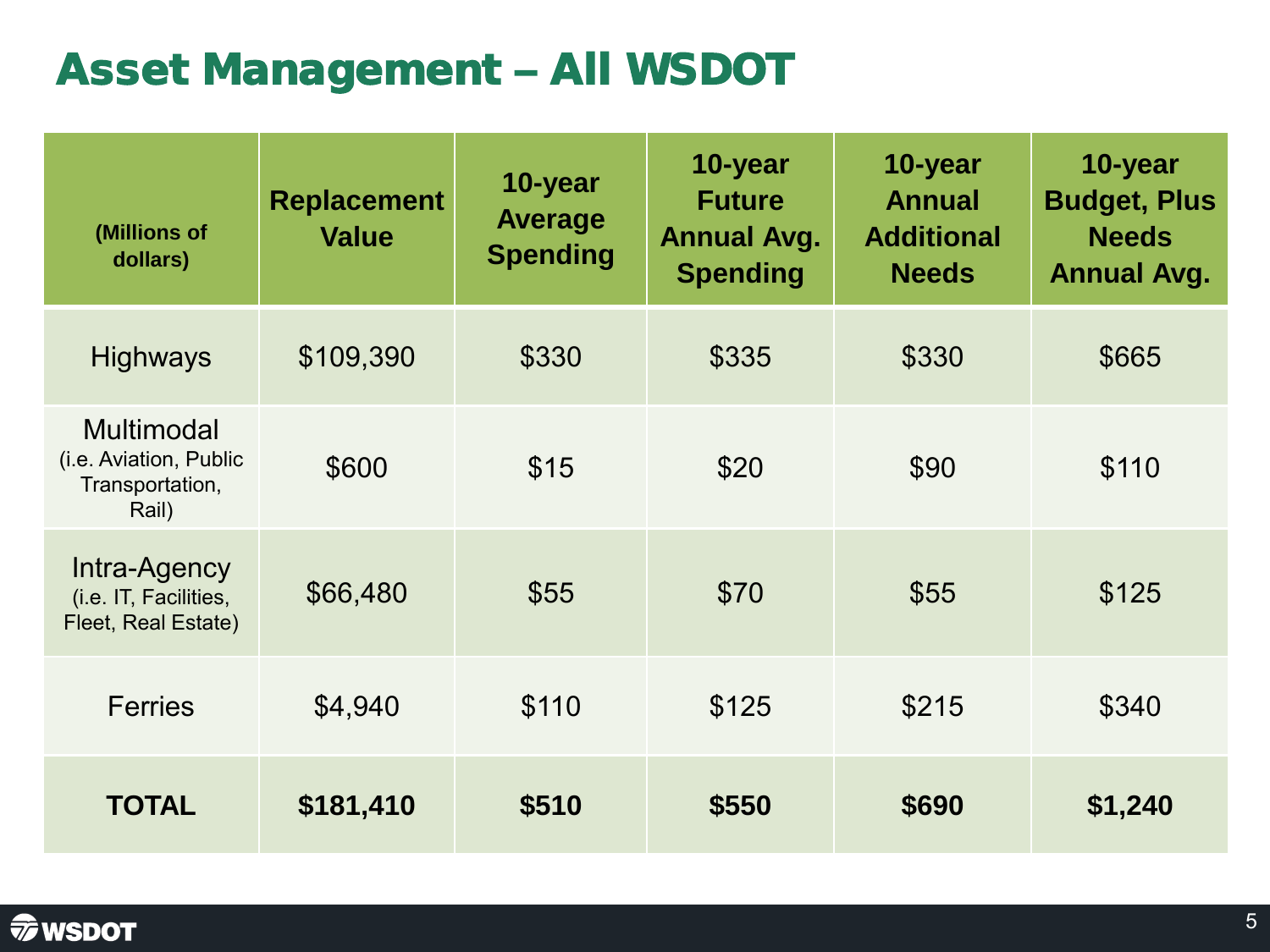### Drivers of Asset Conditions

| <b>PRESERVATION</b><br><b>PROGRAM</b>                                                                                                                                                                                           | <b>MAINTENANCE</b><br><b>PROGRAM</b>                                                                                                                                                                                               | <b>IMPROVEMENT</b><br><b>PROGRAM</b>                                                                                                                                                                                                                                                      |  |  |
|---------------------------------------------------------------------------------------------------------------------------------------------------------------------------------------------------------------------------------|------------------------------------------------------------------------------------------------------------------------------------------------------------------------------------------------------------------------------------|-------------------------------------------------------------------------------------------------------------------------------------------------------------------------------------------------------------------------------------------------------------------------------------------|--|--|
| Completes major repair and<br>Ξ<br>rehabilitation projects<br>Replaces assets at the end<br>o,<br>of their useful life<br>Includes work such as<br>ø,<br>bridge painting, asphalt<br>overlays, bridge & pavement<br>replacement | Operates the system<br>ш<br>Repairs the system when<br>ш<br>necessary<br>Performs preventative<br>ш<br>maintenance<br>Delivers small, non-<br>ш<br>programmed projects<br>Crack sealing pavement,<br>ш<br>spot-paint bridges, etc. | Adds new assets to the<br>o.<br>transportation system to<br>improve mobility and safety<br>Includes items such as<br>$\blacksquare$<br>adding a lane to a highway,<br>purchasing a new ferryboat<br>or building a new tunnel<br>New assets must then be<br>ò,<br>maintained and preserved |  |  |
| <b>CONDITION OF</b><br><b>HIGHWAY ASSETS</b><br>Measured deficiencies<br>in highway assets<br><b>Level of Service</b><br>п<br>ratings                                                                                           |                                                                                                                                                                                                                                    |                                                                                                                                                                                                                                                                                           |  |  |
| Wear and tear<br>General<br>from extended<br>deterioration over<br>time (weather,<br>use over time<br>corrosion)                                                                                                                | Damage from<br>natural events<br>(storms,<br>earthquakes)                                                                                                                                                                          | Damage from<br><b>System additions</b><br>motor vehicle<br>(inventory)<br>collisions                                                                                                                                                                                                      |  |  |

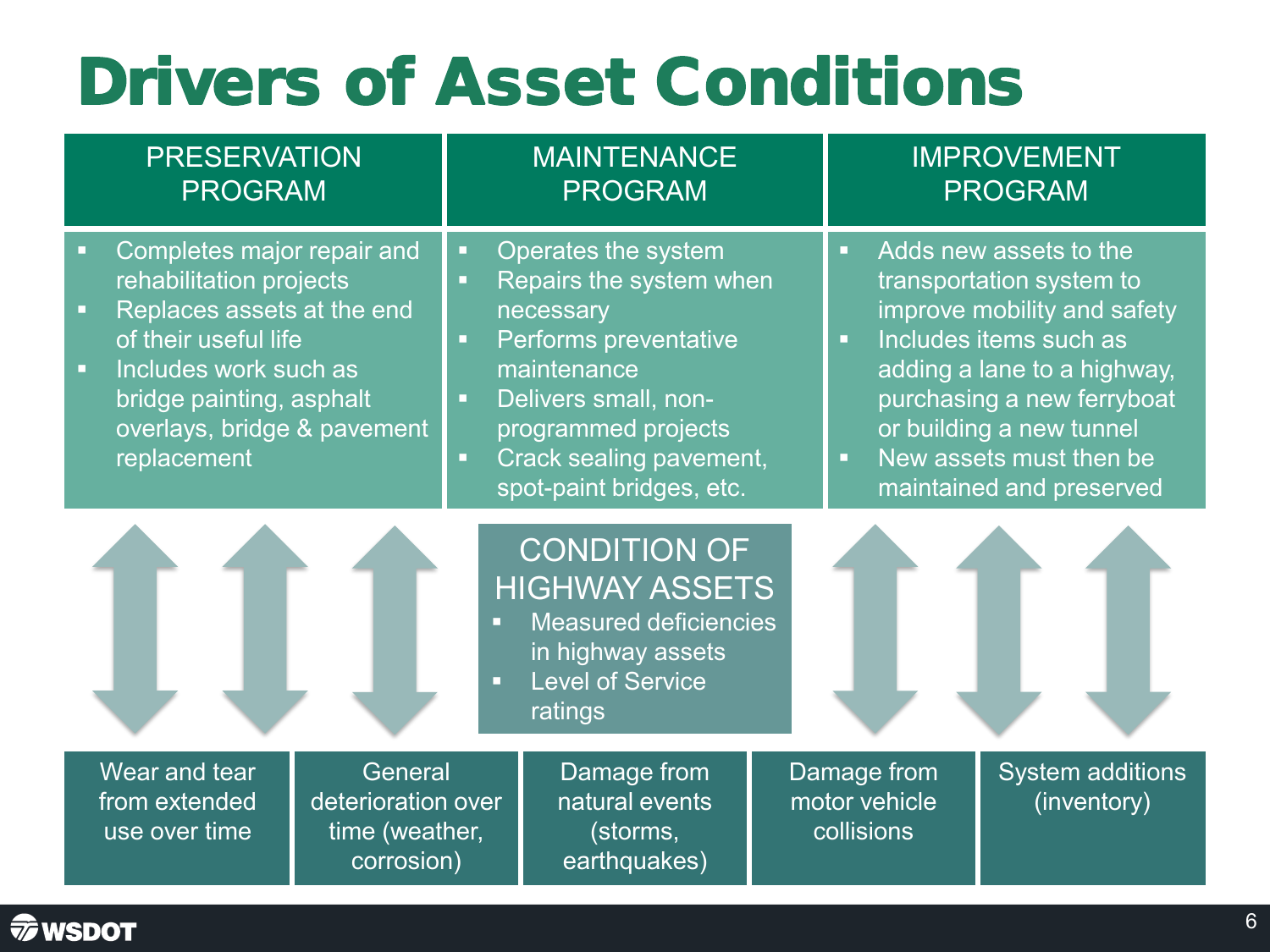# Bridge and Pavement Preservation Funding

#### Preservation program investment levels

In millions of 2017-2019 dollars; adjusted for inflation using the Construction Costs Index



Bridge preservation funding



**Pavement preservation funding** 



Data source: WSDOT Capital Program Development and Management, WSDOT Pavement Office.

Notes: 1 Both Bridge and Pavement funding would need to be in the Lowest Lifecycle Cost Zone in each biennium in order for WSDOT to manage these assets in the most cost-effective way.

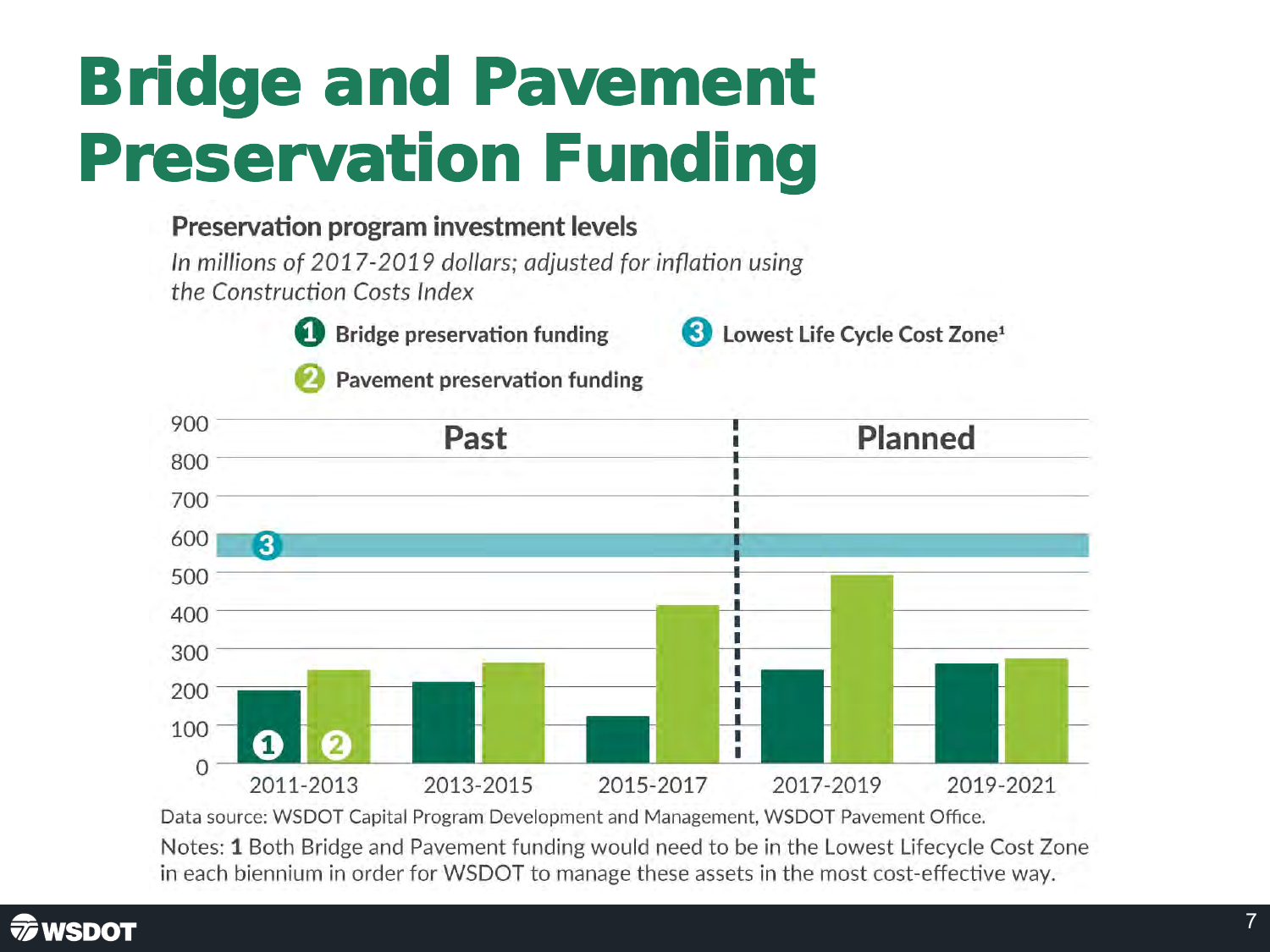#### Doing all we can with Practical Solutions

#### • **Asphalt & Chip Seal: Practical Solutions Strategies**

- Strategic Preventive Maintenance (One-touch policy)
- Converting Asphalt Pavement Overlays to Chip Seal Treatment (2,300 of 3,000 planned lane miles converted)

#### • **Concrete: Practical Solutions and Age of Network**

- WSDOT has used rehabilitation treatments on over 45% of its concrete (as of 2016)
- The majority of WSDOT's concrete pavement was constructed in the 1960's, 1970's and 1980's, and so needed little-to-no repair until the 1990's. **Much of this pavement has been rehabilitated as much as possible, and is now in need of reconstruction**.



Data source: WSDOT Pavement Office.

Note: WSDOT plans to resurface a total of 3,000 lane miles of asphalt pavement with chip seal by the year 2024.

Over half of concrete pavement over 40 years old 2016; Lane miles of state-owned concrete pavement in Washington grouped by age (in years)



Data source: WSDOT Pavement Office.

Note: Data in graph does not include concrete bridge decks.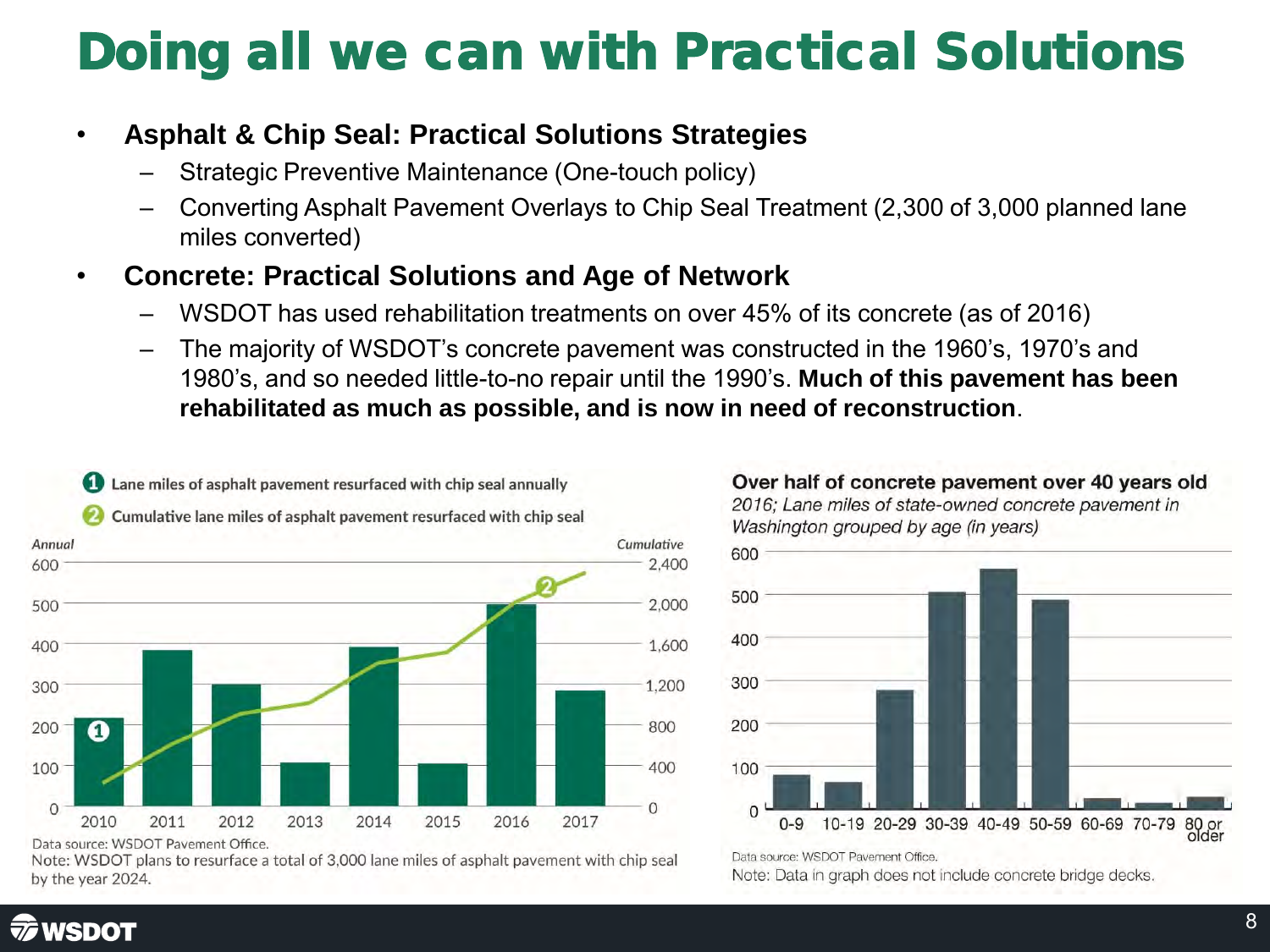## Asphalt Pavement Deterioration

#### Reconstructing failed pavement costs five times as much as rehabilitating payement that is in the Lowest Life Cycle Zone

Asphalt pavements



Average age of Pavement in Years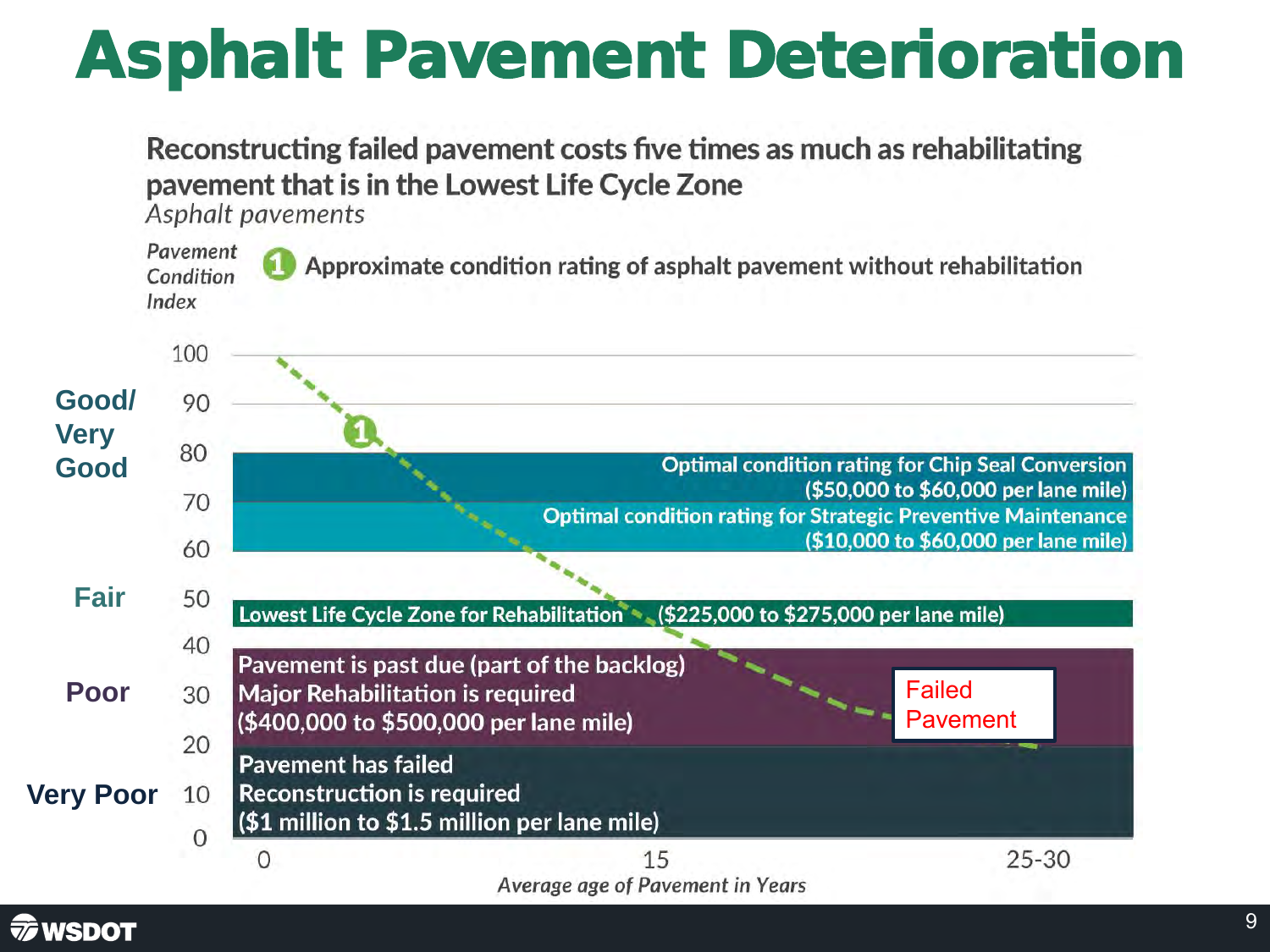### Projection: 2024 under current funding conditions



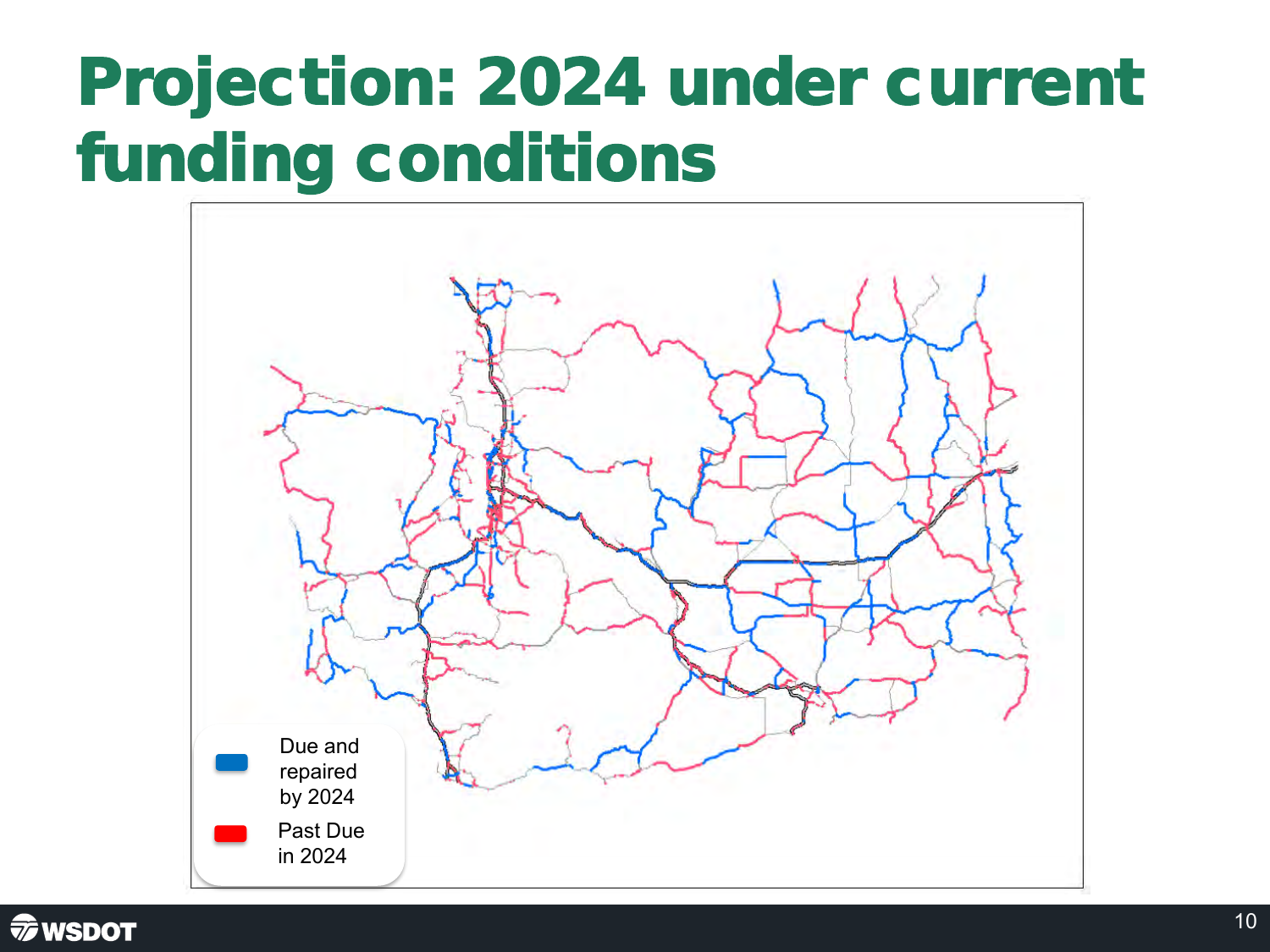## WSDOT Bridge Replacement Due to Age



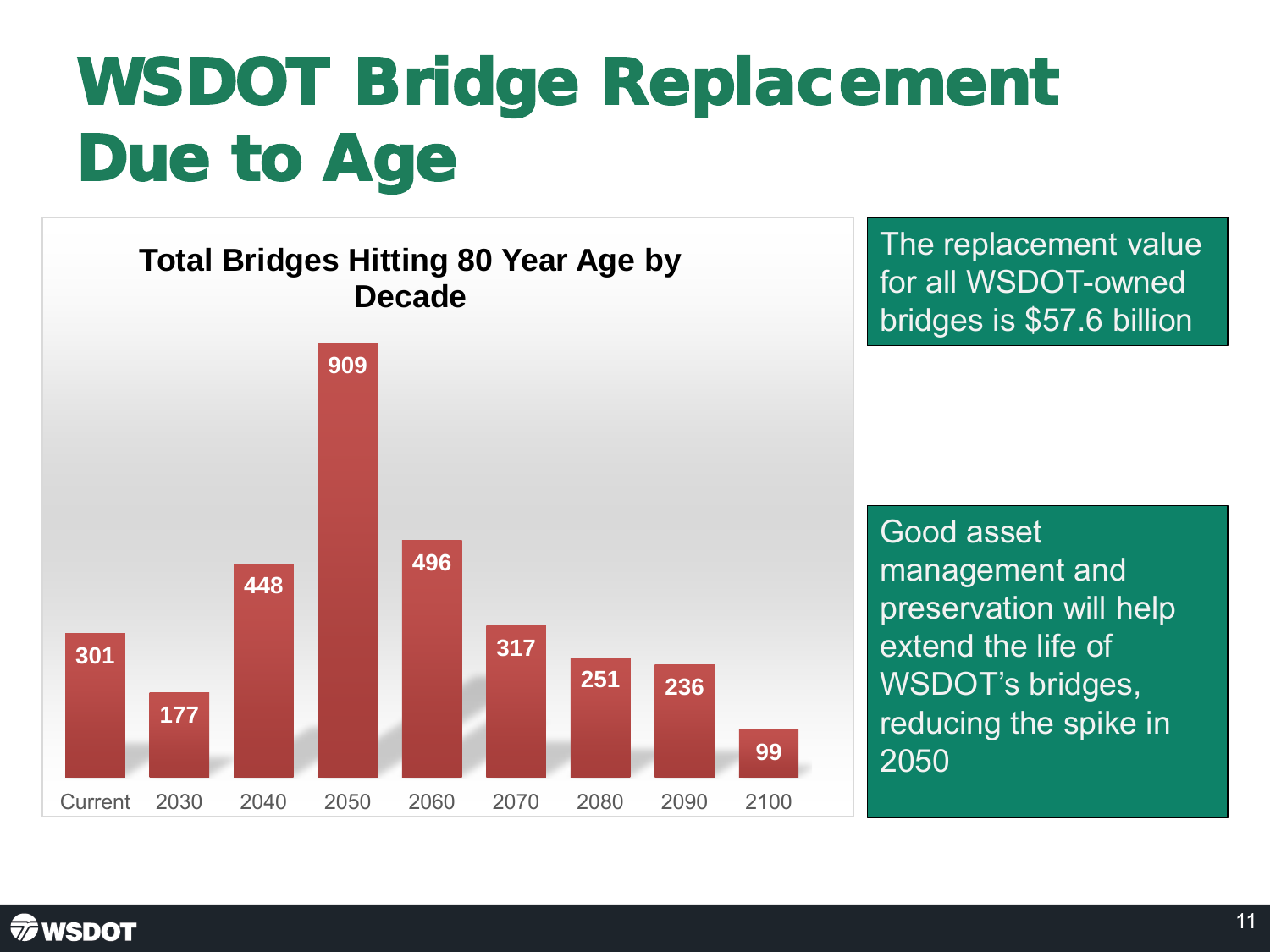#### Bridges Currently in Poor Condition



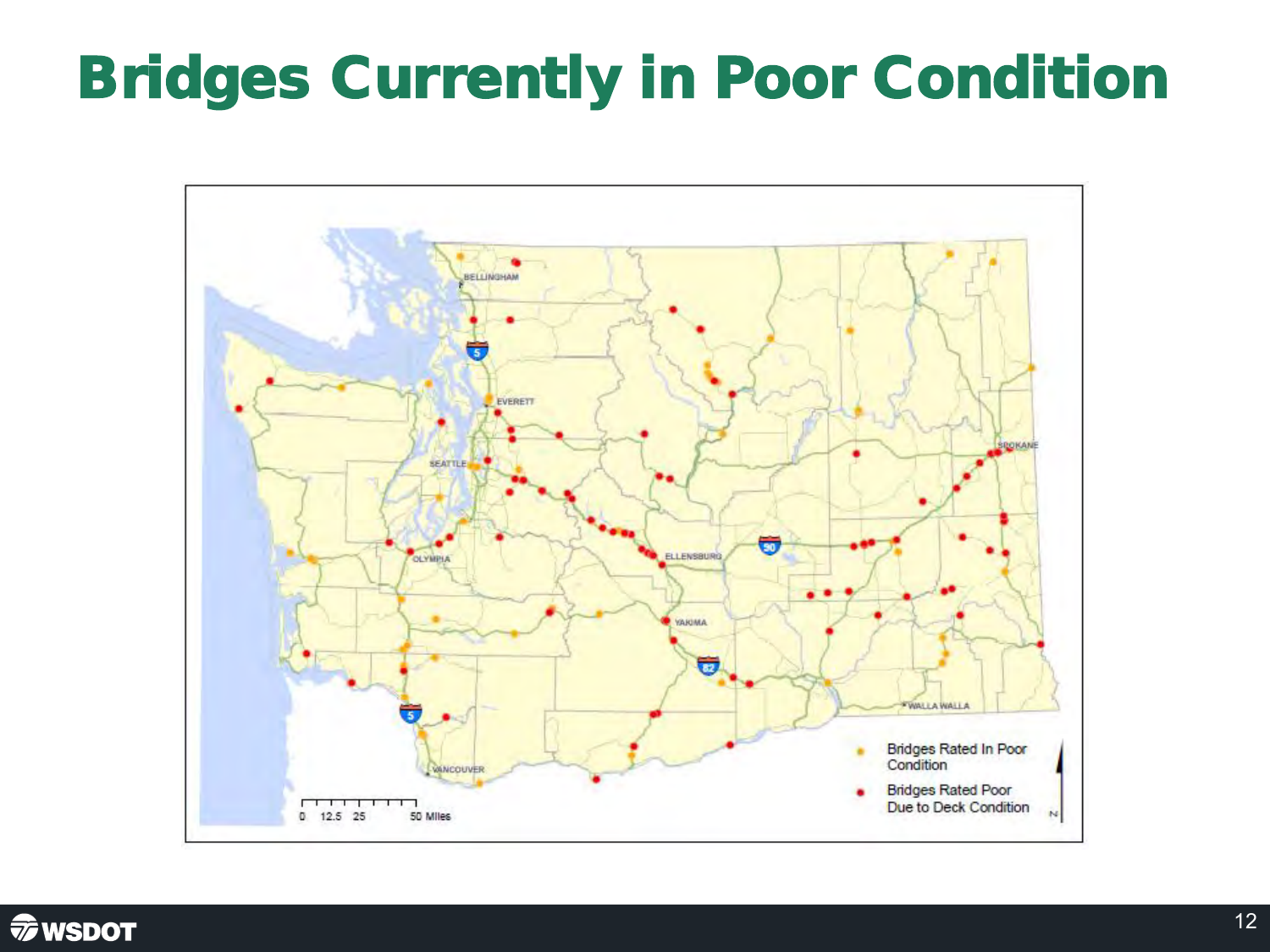## Bridge Outlook: No Good Options

- Bridge needs, like other asset classes, are currently funded at about 45% of needs.
- There will be many hard decisions about which bridges to repair in the future.

| <b>Current</b><br>needs | <b>Predicted</b><br>additional<br>needs | <b>Total</b><br>10-year<br>needs |
|-------------------------|-----------------------------------------|----------------------------------|
| \$81.2                  | N/A <sup>2</sup>                        | \$81.2                           |
| \$26.5                  | \$85.9                                  | \$112.4                          |
| \$250.5                 | \$155.2                                 | \$405.7                          |
| \$39.6                  | N/A <sup>2</sup>                        | \$39.6                           |
| \$115.6                 | \$726.5                                 | \$842.1                          |
| \$414.5                 | \$292.1                                 | \$706.6                          |
| \$255.7                 | \$227.8                                 | \$483.5                          |
| \$9.5                   | \$20.0                                  | \$29.5                           |
| \$1,193.1               | \$1,507.5                               | \$2,700.6                        |
|                         |                                         |                                  |

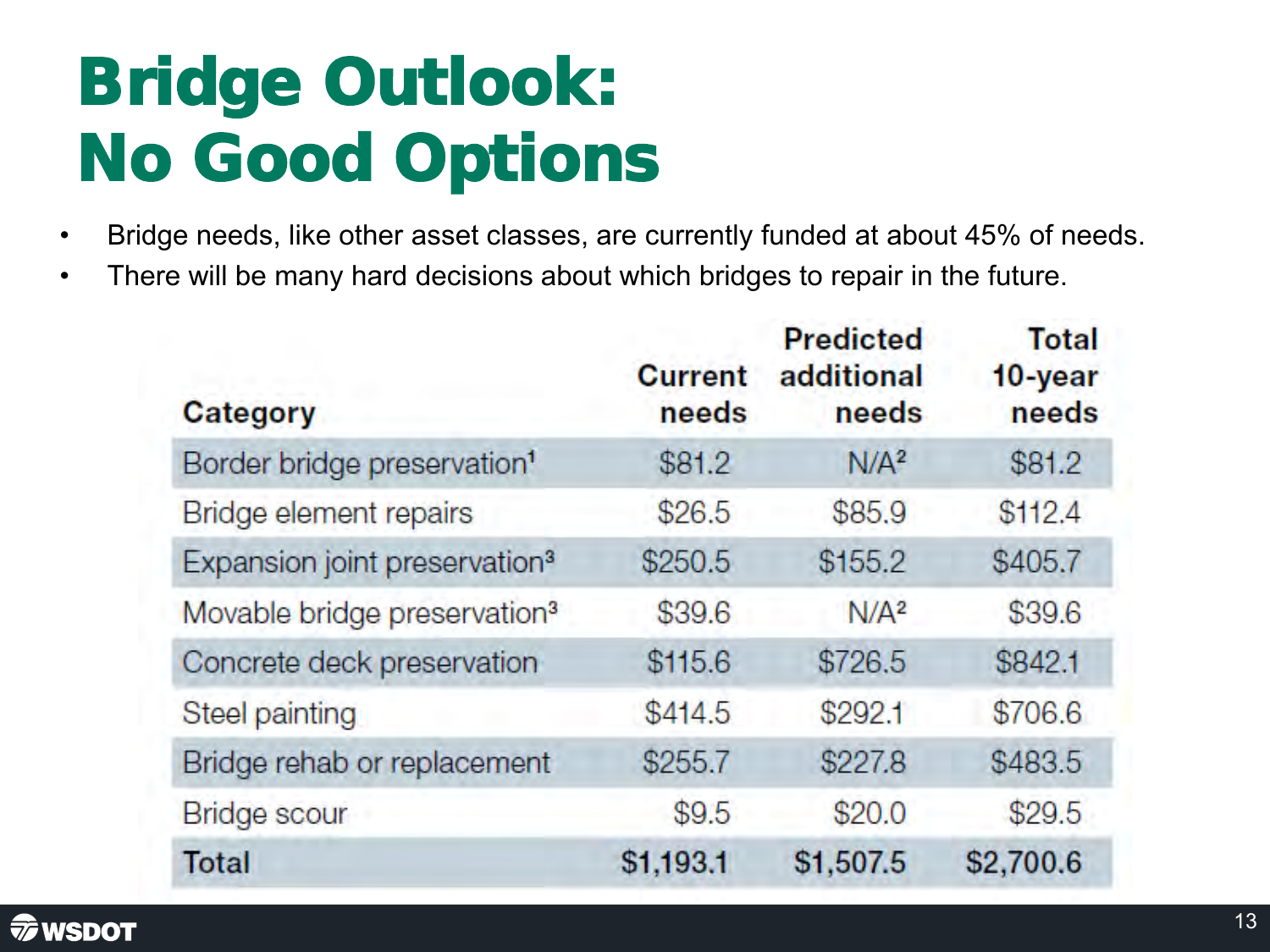# Key Takeaways

- **Highway assets will need \$6.65 billion in SOGR investment over the next ten years.**
	- Current funding projections indicate a shortfall of \$3.3 billion over those ten years.
- **As a result, the number of bridge and pavement assets in poor condition (failed/past due) will increase, resulting in:**
	- Reduced speed limits on roads in poor condition
	- Load restricted, posted and/or closed bridges
	- Difficult decisions will need to be made about which assets will be allowed to deteriorate/fail.
- **Having a substantial portion of highway assets in poor condition is new and uncharted territory for WSDOT.**
	- Decreased ability to make predictions about asset reliability.
	- Increased risk of unexpected urgent needs.
- **Deferring preservation increases risks in other realms:** 
	- Safety impacts—driving at the speed limit on pavement in poor condition can be unsafe, leading to speed limit reductions
	- Mobility impacts—closed and/or weight-restricted bridges require detours and lowered speed limits, both increase travel times
	- Economic impacts—impacts to mobility may negatively impact freight routes and/or commute routes

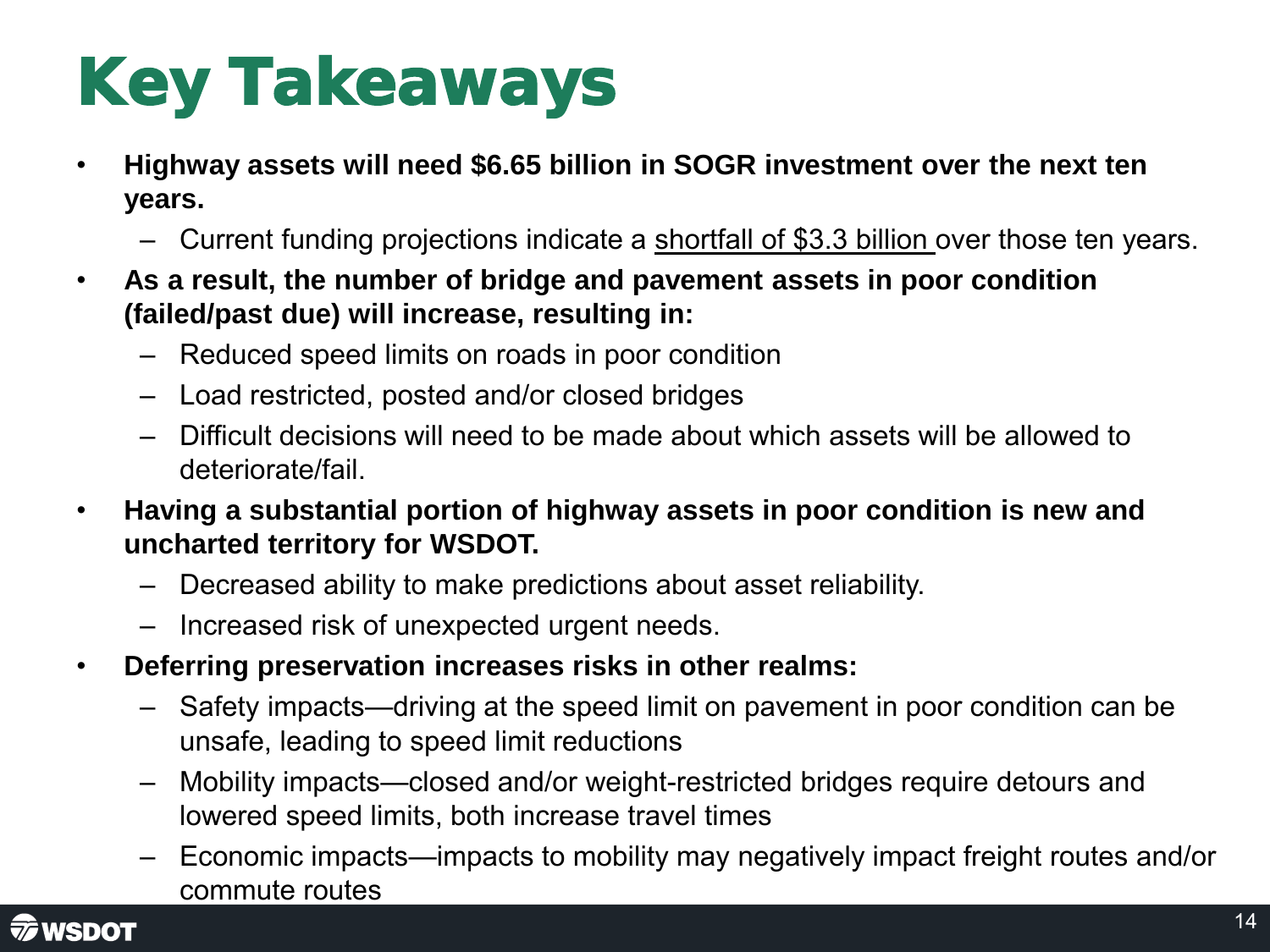

#### **Allison Camden**

Deputy Assistant Secretary Washington State Department of Transportation 360-705-7101 [camdena@wsdot.wa.gov](mailto:camdena@wsdot.wa.gov)